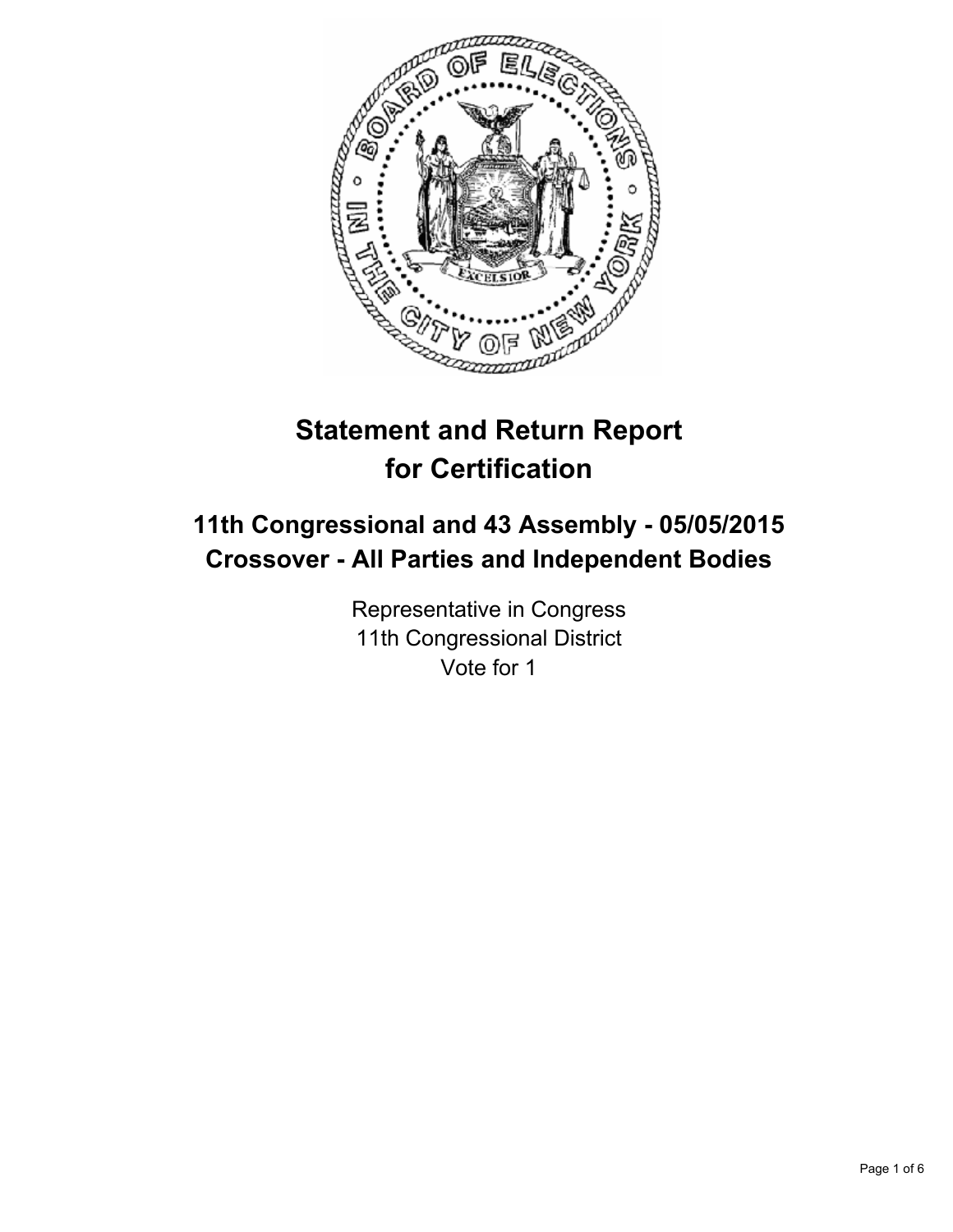

## **Kings County**

| <b>PUBLIC COUNTER</b>                                    | 8,878          |
|----------------------------------------------------------|----------------|
| ABSENTEE/MILITARY                                        | 522            |
| <b>FEDERAL</b>                                           | 19             |
| <b>AFFIDAVIT</b>                                         | 56             |
| <b>Total Ballots</b>                                     | 9,475          |
| Less - Inapplicable Federal/Special Presidential Ballots | 0              |
| <b>Total Applicable Ballots</b>                          | 9,475          |
| VINCENT J. GENTILE (DEMOCRATIC)                          | 5,189          |
| DAN DONOVAN (REPUBLICAN)                                 | 2,724          |
| DAN DONOVAN (CONSERVATIVE)                               | 684            |
| JAMES C. LANE (GREEN)                                    | 130            |
| VINCENT J. GENTILE (WORKING FAMILIES)                    | 556            |
| DAN DONOVAN (INDEPENDENCE)                               | 162            |
| ANTHONY WEINER (WRITE-IN)                                | 1              |
| CHRISTOPHER DONLAN (WRITE-IN)                            | 1              |
| <b>JAMES QUIGLEY (WRITE-IN)</b>                          | 1              |
| JIN W. CHIU (WRITE-IN)                                   | 1              |
| LUCRETIA REGINA POTTER (WRITE-IN)                        | 1              |
| MARVIN H. MALATER (WRITE-IN)                             | 1              |
| MICHAEL GRIMM (WRITE-IN)                                 | 1              |
| MICHAEL MCMAHON (WRITE-IN)                               | 1              |
| RAY KELLY (WRITE-IN)                                     | 1              |
| ROBERT D' AMICO (WRITE-IN)                               | 1              |
| ROBERT GODDAHL (WRITE-IN)                                | 1              |
| SAL F. ALBANESE (WRITE-IN)                               | $\overline{c}$ |
| UNATTRIBUTABLE WRITE-IN (WRITE-IN)                       | 1              |
| VLADIMIR PUTIN (WRITE-IN)                                | 1              |
| <b>Total Votes</b>                                       | 9,460          |
| Unrecorded                                               | 15             |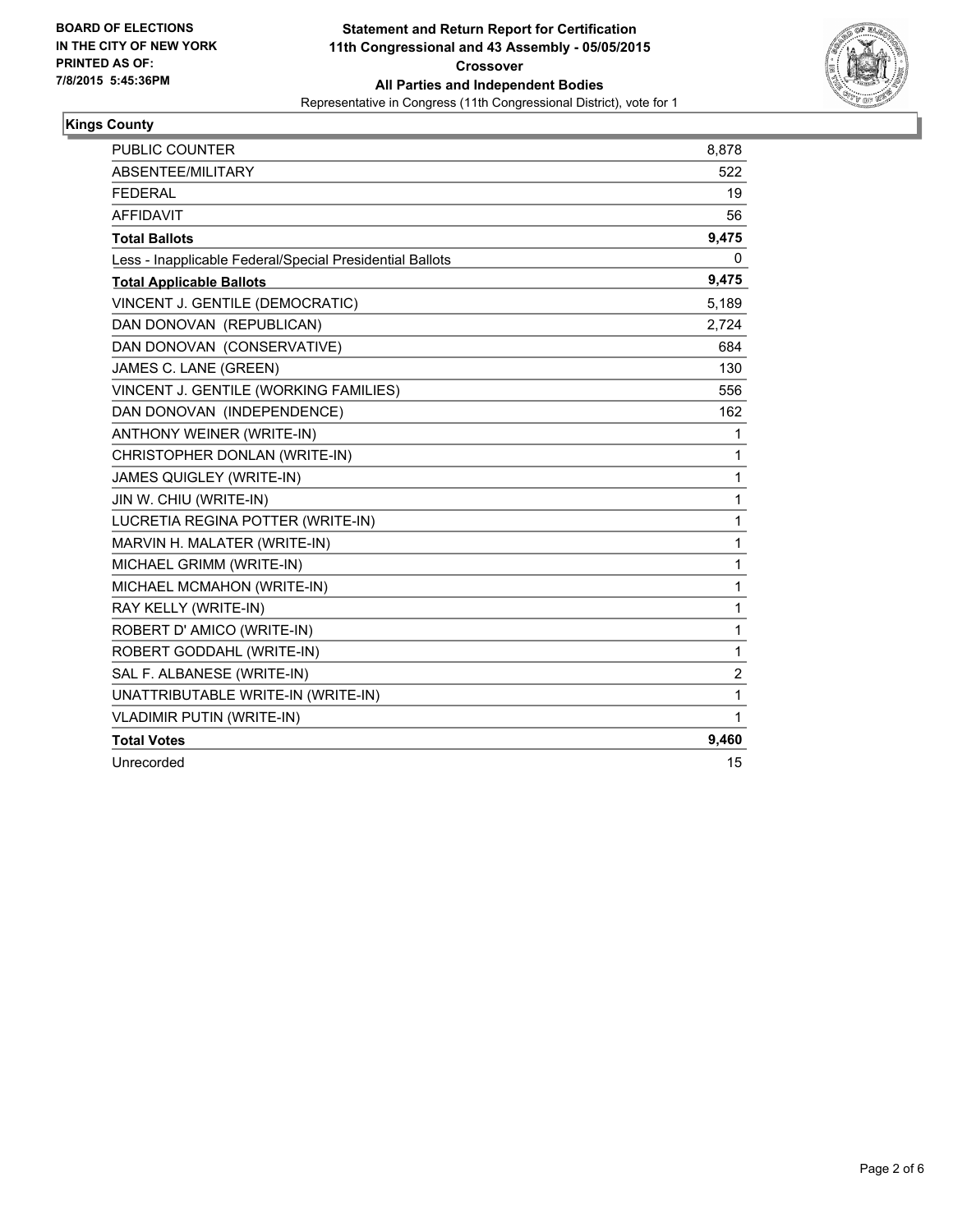

## **Richmond County**

| <b>PUBLIC COUNTER</b>                                    | 31,068       |
|----------------------------------------------------------|--------------|
| ABSENTEE/MILITARY                                        | 1,813        |
| <b>FEDERAL</b>                                           | 85           |
| <b>AFFIDAVIT</b>                                         | 128          |
| <b>Total Ballots</b>                                     | 33,094       |
| Less - Inapplicable Federal/Special Presidential Ballots | 0            |
| <b>Total Applicable Ballots</b>                          | 33,094       |
| VINCENT J. GENTILE (DEMOCRATIC)                          | 10,406       |
| DAN DONOVAN (REPUBLICAN)                                 | 16,341       |
| DAN DONOVAN (CONSERVATIVE)                               | 3,605        |
| JAMES C. LANE (GREEN)                                    | 437          |
| VINCENT J. GENTILE (WORKING FAMILIES)                    | 898          |
| DAN DONOVAN (INDEPENDENCE)                               | 1,281        |
| ALEX ZABLOCKI (WRITE-IN)                                 | 1            |
| ANDREW CRAWFORD (WRITE-IN)                               | 1            |
| ANDREW J. LANZA (WRITE-IN)                               | $\mathbf{1}$ |
| ANDREW OLSEN (WRITE-IN)                                  | 1            |
| BERT KANNUDO (WRITE-IN)                                  | 2            |
| <b>BRUCE JENNER (WRITE-IN)</b>                           | 1            |
| DANIEL PANTALEO (WRITE-IN)                               | 1            |
| DEBBI ROSE (WRITE-IN)                                    | 1            |
| DENNIS MCKEEN (WRITE-IN)                                 | $\mathbf{1}$ |
| DEREK JETER (WRITE-IN)                                   | 1            |
| DOMENIC M. RECCHIA JR. (WRITE-IN)                        | 2            |
| EDWARD R. SPALL (WRITE-IN)                               | $\mathbf{1}$ |
| ELVIS ROSARIO (WRITE-IN)                                 | 1            |
| FRANK MORANO (WRITE-IN)                                  | 1            |
| GENA MIMOZA (WRITE-IN)                                   | $\mathbf{1}$ |
| IAN WISMANN (WRITE-IN)                                   | 1            |
| JAMES MURRAY (WRITE-IN)                                  | 1            |
| JENNA HEAVEY (WRITE-IN)                                  | 1            |
| JESSE VENTURA (WRITE-IN)                                 | 1            |
| JOE BORELLI (WRITE-IN)                                   | 1            |
| JOE TIRONE JR. (WRITE-IN)                                | 4            |
| JOHN SOLLAZZO (WRITE-IN)                                 | 1            |
| JOSEPH MANZO (WRITE-IN)                                  | 3            |
| JOSEPH MCCARTHY (WRITE-IN)                               | $\mathbf{1}$ |
| KATHLEEN GORMAN (WRITE-IN)                               | 1            |
| KIM O'DONNELL (WRITE-IN)                                 | 1            |
| LAWRENCE HANLEY (WRITE-IN)                               | 1            |
| LORY M. MCLAUGHIN (WRITE-IN)                             | 1            |
| MARIETTA CANNING (WRITE-IN)                              | 1            |
| MARK G. ZAWADA (WRITE-IN)                                | 1            |
| MATTHEW PT CASSERLY (WRITE-IN)                           | 1            |
| MAX BAER JR. (WRITE-IN)                                  | 1            |
| MEG VENTRUDO (WRITE-IN)                                  | 2            |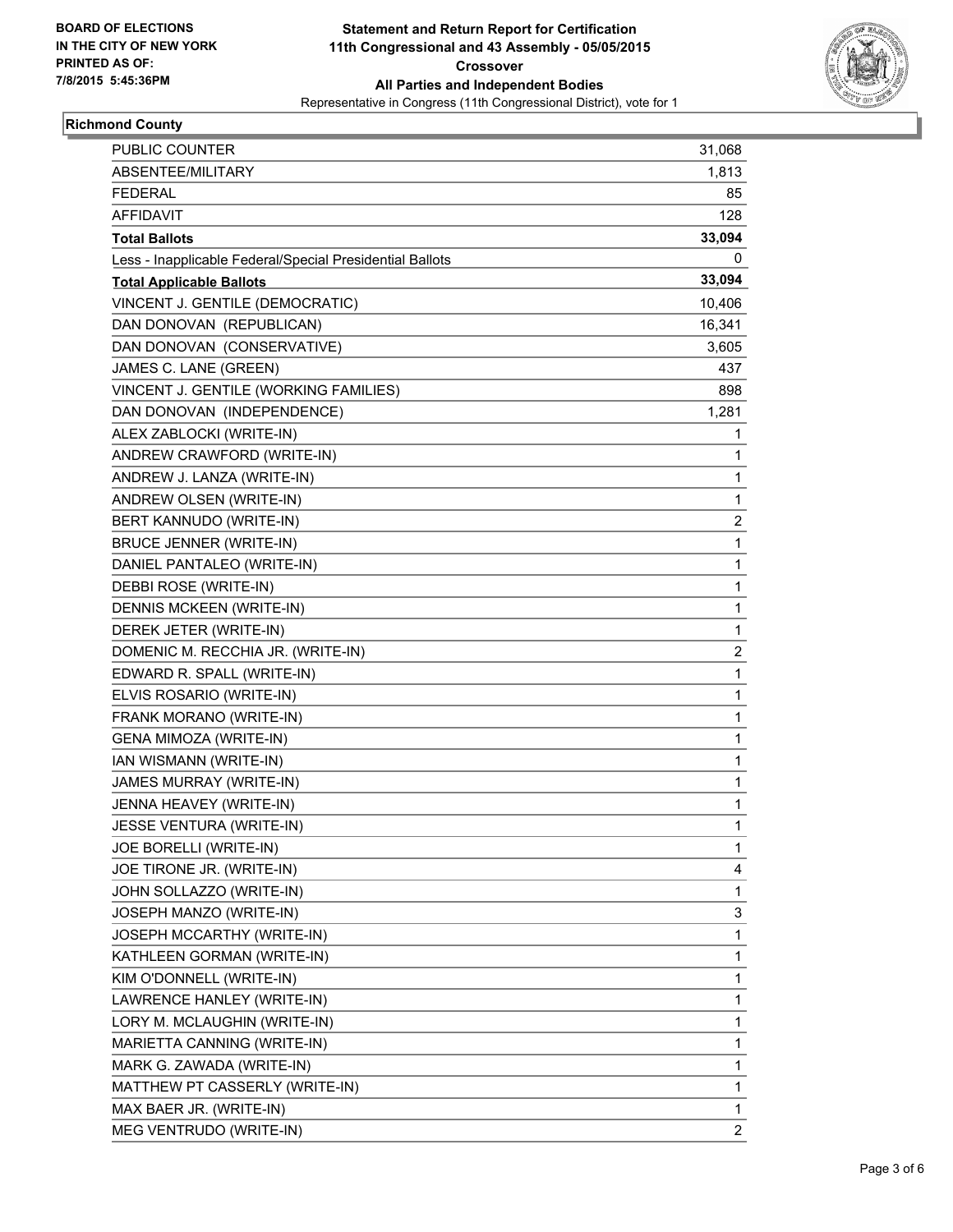

## **Richmond County**

| MICHAEL GRIMM (WRITE-IN)            | 3              |
|-------------------------------------|----------------|
| MICHAEL MCDERMOT (WRITE-IN)         | 1              |
| MICHAEL MCMAHON (WRITE-IN)          | $\overline{2}$ |
| MINISTER LOUIS FARRAKHAN (WRITE-IN) |                |
| MODERN WHIG (WRITE-IN)              | 1              |
| NICOLE MALIOTAKIS (WRITE-IN)        | 3              |
| RICHARD BELL (WRITE-IN)             | 13             |
| ROBERT OLIVERI (WRITE-IN)           | 1              |
| SHERRE GOODE (WRITE-IN)             | 1              |
| STEVEN SULLIVAN (WRITE-IN)          | 1              |
| THOMAS O'BRIEN (WRITE-IN)           | 1              |
| THOMAS WEISS (WRITE-IN)             | 1              |
| UNATTRIBUTABLE WRITE-IN (WRITE-IN)  | $\overline{7}$ |
| <b>VENESA PERSON (WRITE-IN)</b>     | 1              |
| VINCENT LEGRAND (WRITE-IN)          | 1              |
| WALTER DEROWSKI (WRITE-IN)          | 1              |
| WHITNEY HOUSTON (WRITE-IN)          | 1              |
| <b>Total Votes</b>                  | 33,049         |
| Unrecorded                          | 45             |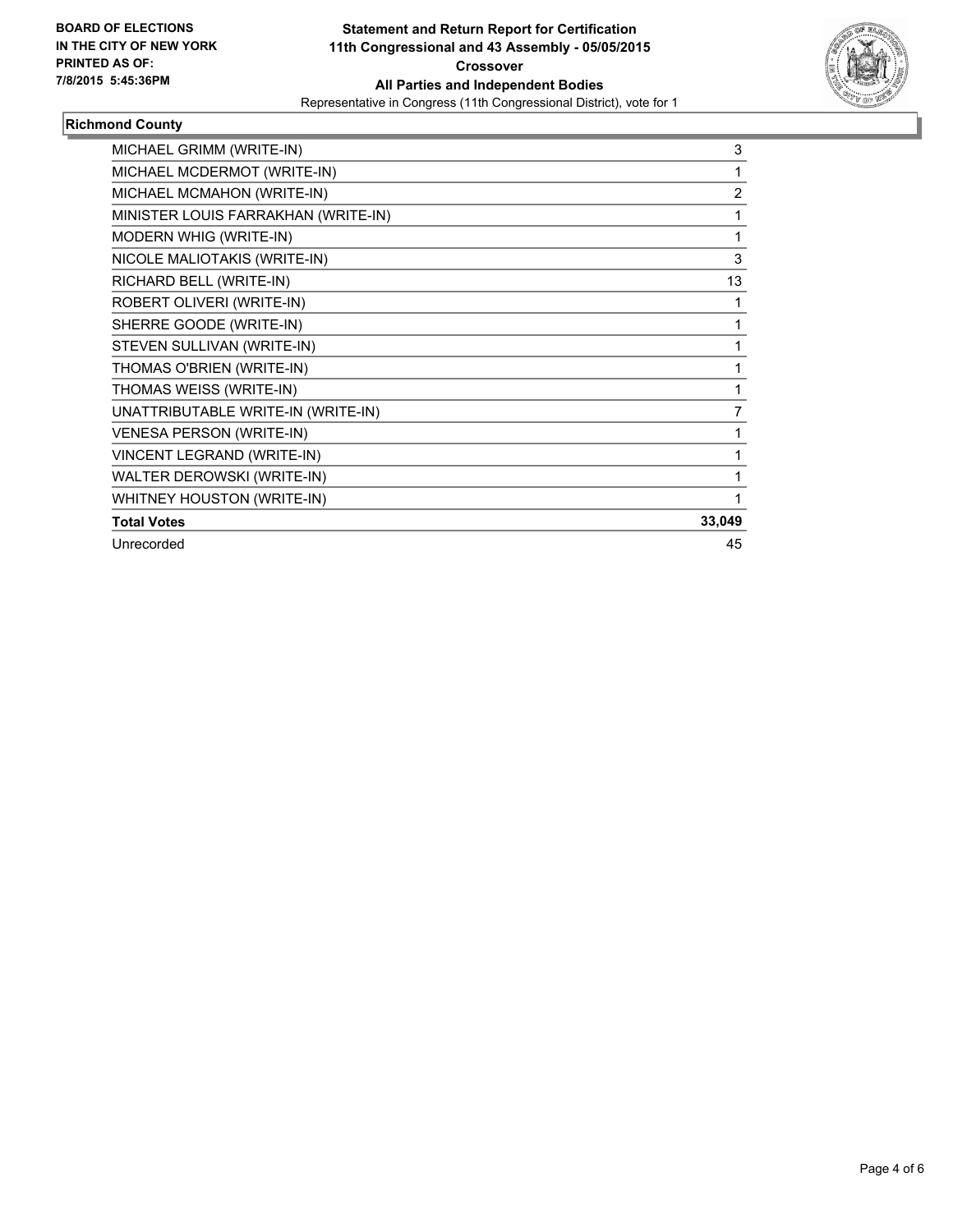

#### **Total for Representative in Congress (11th Congressional District)**

| PUBLIC COUNTER                                           | 39,946       |
|----------------------------------------------------------|--------------|
| ABSENTEE/MILITARY                                        | 2,335        |
| <b>FEDERAL</b>                                           | 104          |
| <b>AFFIDAVIT</b>                                         | 184          |
| <b>Total Ballots</b>                                     | 42,569       |
| Less - Inapplicable Federal/Special Presidential Ballots | 0            |
| <b>Total Applicable Ballots</b>                          | 42,569       |
| VINCENT J. GENTILE (DEMOCRATIC)                          | 15,595       |
| DAN DONOVAN (REPUBLICAN)                                 | 19,065       |
| DAN DONOVAN (CONSERVATIVE)                               | 4,289        |
| JAMES C. LANE (GREEN)                                    | 567          |
| VINCENT J. GENTILE (WORKING FAMILIES)                    | 1,454        |
| DAN DONOVAN (INDEPENDENCE)                               | 1,443        |
| ALEX ZABLOCKI (WRITE-IN)                                 | 1            |
| ANDREW CRAWFORD (WRITE-IN)                               | 1            |
| ANDREW J. LANZA (WRITE-IN)                               | 1            |
| ANDREW OLSEN (WRITE-IN)                                  | $\mathbf 1$  |
| ANTHONY WEINER (WRITE-IN)                                | 1            |
| BERT KANNUDO (WRITE-IN)                                  | 2            |
| <b>BRUCE JENNER (WRITE-IN)</b>                           | $\mathbf{1}$ |
| CHRISTOPHER DONLAN (WRITE-IN)                            | 1            |
| DANIEL PANTALEO (WRITE-IN)                               | 1            |
| DEBBI ROSE (WRITE-IN)                                    | $\mathbf 1$  |
| DENNIS MCKEEN (WRITE-IN)                                 | 1            |
| DEREK JETER (WRITE-IN)                                   | 1            |
| DOMENIC M. RECCHIA JR. (WRITE-IN)                        | 2            |
| EDWARD R. SPALL (WRITE-IN)                               | 1            |
| ELVIS ROSARIO (WRITE-IN)                                 | 1            |
| FRANK MORANO (WRITE-IN)                                  | $\mathbf 1$  |
| <b>GENA MIMOZA (WRITE-IN)</b>                            | 1            |
| IAN WISMANN (WRITE-IN)                                   | 1            |
| JAMES MURRAY (WRITE-IN)                                  | $\mathbf 1$  |
| JAMES QUIGLEY (WRITE-IN)                                 | 1            |
| JENNA HEAVEY (WRITE-IN)                                  | 1            |
| JESSE VENTURA (WRITE-IN)                                 | 1            |
| JIN W. CHIU (WRITE-IN)                                   | 1            |
| JOE BORELLI (WRITE-IN)                                   | 1            |
| JOE TIRONE JR. (WRITE-IN)                                | 4            |
| JOHN SOLLAZZO (WRITE-IN)                                 | 1            |
| JOSEPH MANZO (WRITE-IN)                                  | 3            |
| JOSEPH MCCARTHY (WRITE-IN)                               | 1            |
| KATHLEEN GORMAN (WRITE-IN)                               | 1            |
| KIM O'DONNELL (WRITE-IN)                                 | 1            |
| LAWRENCE HANLEY (WRITE-IN)                               | 1            |
| LORY M. MCLAUGHIN (WRITE-IN)                             | 1            |
| LUCRETIA REGINA POTTER (WRITE-IN)                        | 1            |